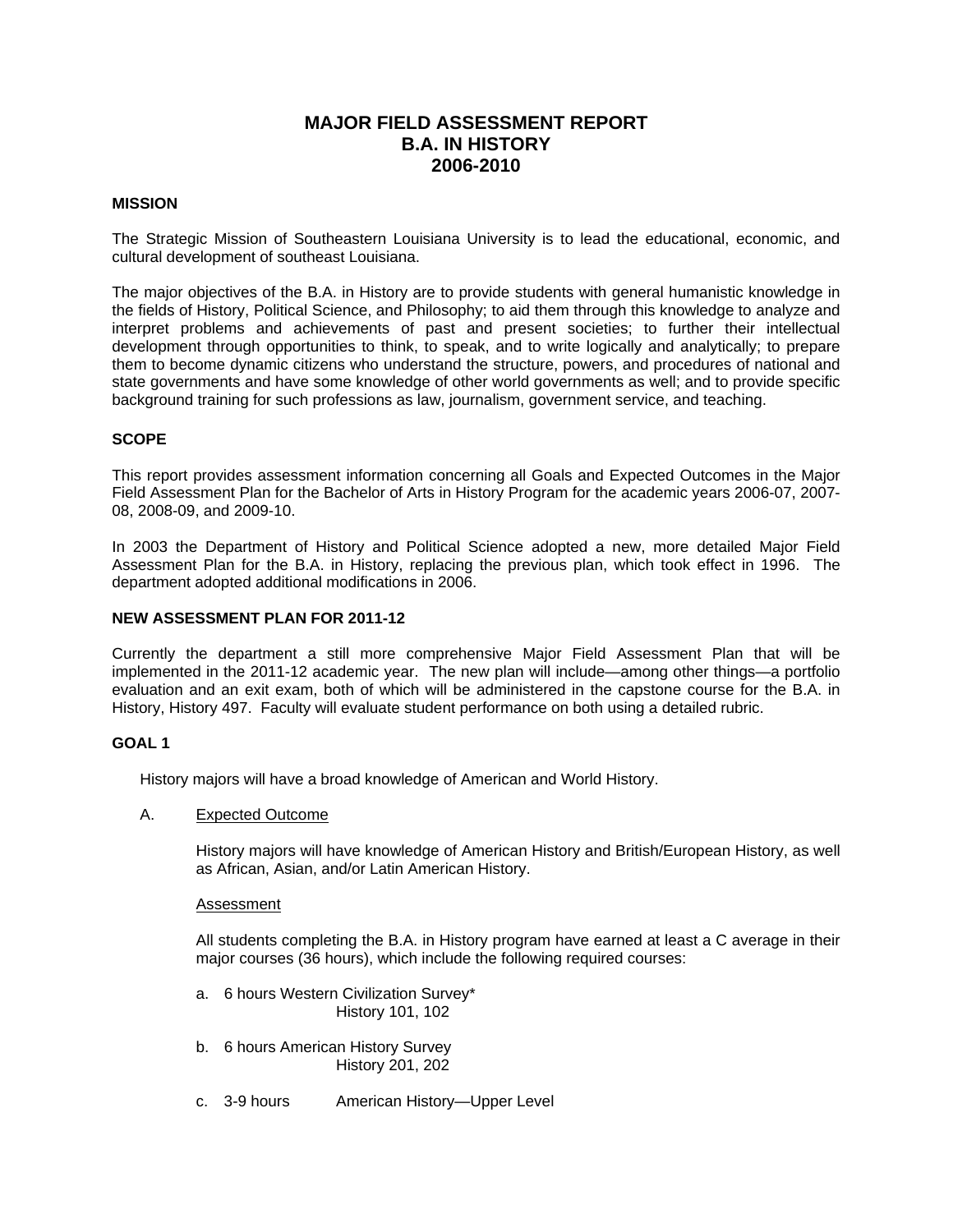History 321, 469, 473, 474, 475, 476, 477, 478, 479, 480, 482, 485, 487, 488, 489, 492, 493, 495, 496, and/or 498

- d. 6-12 hours Asian and/or Latin American History—Upper Level History 444, 445, 446, 447, 448, 449 and/or 498
- e. 6-12 hours British and/or European History—Upper Level\* History 409, 410, 416, 418, 419, 423, 424, 429, 433, 434, 437, 438, 439, 440, 454, 468 and/or 498
- f. 0-3 hours Oral History History 488
- g. 3 hours Capstone Course (Major Problems in American History) History 497

\*Western Civilization and most upper-level British and European History courses include attention to African History in discussions of imperialism.

## B. Expected Outcome

History majors will have the basic knowledge of Philosophy and Political Science necessary to understand the intellectual and institutional foundations of History.

#### Assessment

All students completing the B.A. in History program have earned a passing grade in the following required courses:

- a. 6 hours Federal, State, and Local Politics Survey Political Science 201, 202
- b. 3 hours Political Science 400-level
- c. 3 hours Introduction to Philosophy / Great Philosophers Philosophy 301 or 302
- d. 3 hours Philosophy of History / Intellectual History Philosophy 315 or 417

History majors may elect to pursue a minor (18 hours) in African-American Ethnic Studies (introduced 2005-06), International Studies, Philosophy, Political Science, or Public History (introduced 2005-06).

#### Minors Earned

|           | Afr-Am | Intl St | Philo | Poli Sci | <b>Pub Hist</b> | $\gamma$ ther |
|-----------|--------|---------|-------|----------|-----------------|---------------|
| 2006-2007 |        |         |       |          |                 |               |
| 2007-2008 |        |         |       |          |                 |               |
| 2008-2009 |        |         |       |          |                 |               |
| 2009-2010 |        |         |       |          |                 |               |

C. Expected Outcome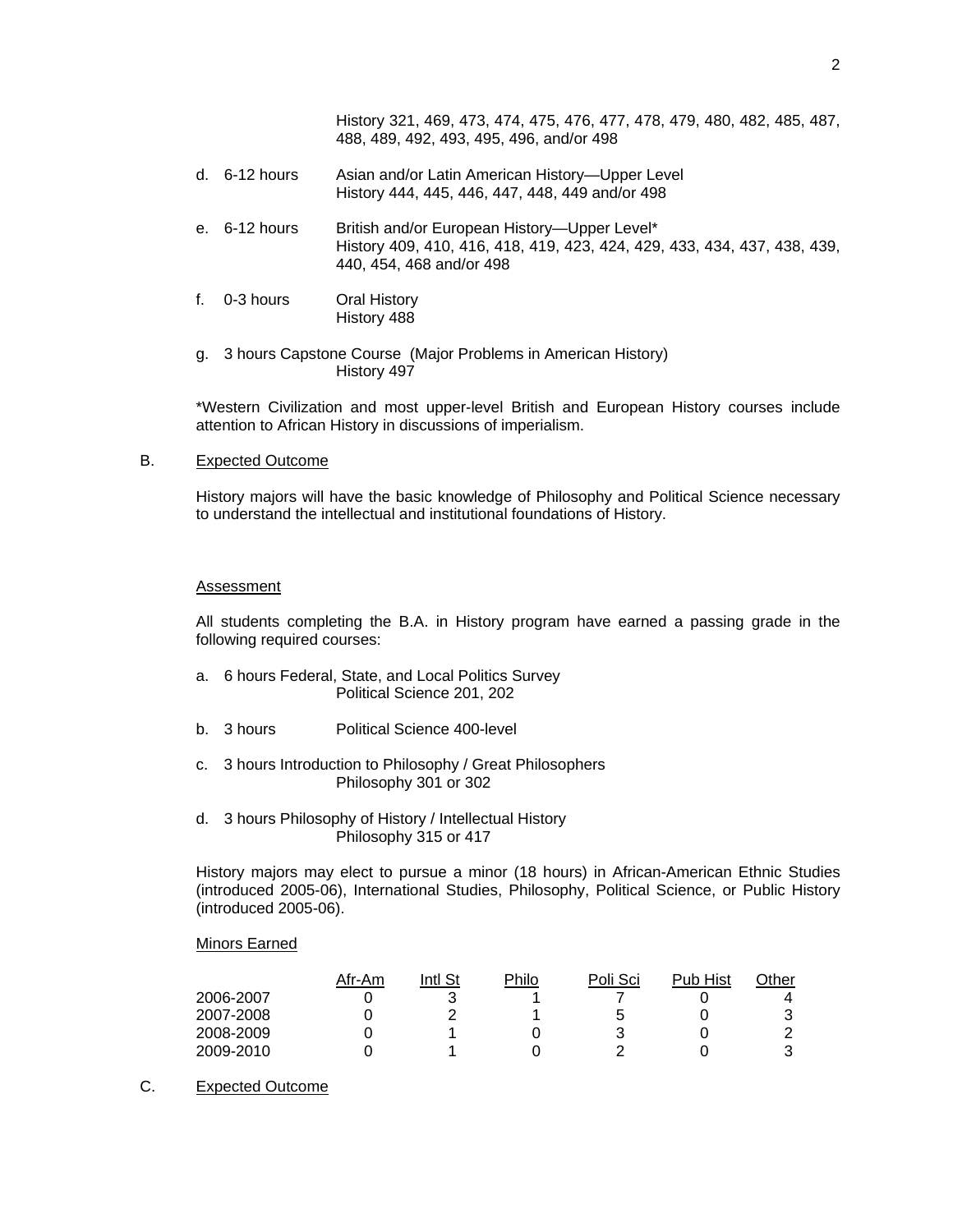History majors will express satisfaction with the quality of instruction and the overall learning environment provided by the Department of History and Political Science.

## **Assessment**

Southeastern Louisiana University Exit Survey

| 1=very dissatisfied, 5=very satisfied                      |      |      |              |      |      |
|------------------------------------------------------------|------|------|--------------|------|------|
|                                                            | 1    | 2    | 3            | 4    | 5    |
| Clarity of the degree requirements                         |      |      |              |      |      |
| 2006-2007                                                  | 00.0 | 2.9  | 14.3         | 25.7 | 57.1 |
| 2007-2008                                                  | 00.0 | 00.0 | 5.6          | 41.7 | 52.8 |
| 2008-2009                                                  | 00.0 | 00.0 | 14.3         | 28.6 | 57.1 |
| 2009-2010                                                  | 00.0 | 00.0 | 15.2         | 18.2 | 66.7 |
| Opportunities interact w/faculty outside class             |      |      |              |      |      |
| 2006-2007                                                  | 2.9  | 00.0 | 5.7          | 14.3 | 77.1 |
| 2007-2008                                                  | 00.0 | 2.8  | 8.3          | 38.9 | 50.0 |
| 2008-2009                                                  | 00.0 | 4.8  | 4.8          | 52.4 | 38.1 |
| 2009-2010                                                  | 00.0 | 3.0  | 24.2         | 24.2 | 48.5 |
| Effectiveness of faculty as teachers                       |      |      |              |      |      |
| 2006-2007                                                  | 00.0 | 00.0 | 2.9          | 31.4 | 65.7 |
| 2007-2008                                                  | 00.0 | 00.0 | 2.8          | 47.2 | 50.0 |
| 2008-2009                                                  | 00.0 | 00.0 | 4.8          | 38.1 | 57.1 |
| 2009-2010                                                  | 00.0 | 00.0 | 18.2         | 33.3 | 48.5 |
| Friendliness and helpfulness of office staff               |      |      |              |      |      |
| 2006-2007                                                  | 00.0 | 5.7  | 14.3         | 31.4 | 48.6 |
| 2007-2008                                                  | 2.8  | 5.6  | 16.7         | 44.4 | 30.6 |
| 2008-2009                                                  | 00.0 | 14.3 | 23.8         | 38.1 | 23.8 |
| 2009-2010                                                  | 00.0 | 3.0  | 15.2         | 30.3 | 51.8 |
|                                                            |      |      |              |      |      |
| Faculty interest in academic development                   |      | 2.9  | 11.4         | 25.7 | 60.0 |
| 2006-2007                                                  | 00.0 | 5.6  |              | 33.3 | 44.4 |
| 2007-2008                                                  | 00.0 | 4.8  | 16.7<br>14.3 |      |      |
| 2008-2009                                                  | 00.0 |      |              | 42.9 | 38.1 |
| 2009-2010                                                  | 00.0 | 00.0 | 24.2         | 24.2 | 51.5 |
| Effectiveness of beginning courses                         |      |      |              |      |      |
| 2006-2007                                                  | 00.0 | 8.6  | 20.0         | 31.4 | 40.0 |
| 2007-2008                                                  | 00.0 | 2.8  | 22.2         | 36.1 | 38.9 |
| 2008-2009                                                  | 00.0 | 4.8  | 19.0         | 57.1 | 19.0 |
| 2009-2010                                                  | 00.0 | 3.0  | 12.1         | 39.4 | 45.5 |
| Quality of instruction in advanced courses                 |      |      |              |      |      |
| 2006-2007                                                  | 00.0 | 00.0 | 2.9          | 25.7 | 71.4 |
| 2007-2008                                                  | 00.0 | 00.0 | 2.8          | 25.0 | 72.2 |
| 2008-2009                                                  | 00.0 | 00.0 | 4.8          | 33.3 | 61.9 |
| 2009-2010                                                  | 00.0 | 00.0 | 3.0          | 36.4 | 60.6 |
| Faculty treatment of students inside/outside the classroom |      |      |              |      |      |
| 2006-2007                                                  | 00.0 | 2.9  | 2.9          | 17.1 | 77.1 |
| 2007-2008                                                  | 00.0 | 00.0 | 5.6          | 27.8 | 66.7 |
| 2008-2009                                                  | 00.0 | 4.8  | 4.8          | 23.8 | 66.7 |
| 2009-2010                                                  | 00.0 | 00.0 | 9.1          | 33.3 | 57.6 |
| Professional activities, associations, clubs               |      |      |              |      |      |
| 2006-2007                                                  | 00.0 | 2.9  | 40.0         | 22.9 | 34.3 |
| 2007-2008                                                  | 2.8  | 5.6  | 16.7         | 33.3 | 41.7 |
| 2008-2009                                                  | 00.0 | 00.0 | 33.3         | 38.1 | 28.6 |
| 2009-2010                                                  | 6.1  | 3.0  | 24.2         | 36.4 | 30.3 |
| Interaction w/faculty research/scholarship                 |      |      |              |      |      |
| 2006-2007                                                  | 5.7  | 2.9  | 8.6          | 28.6 | 54.3 |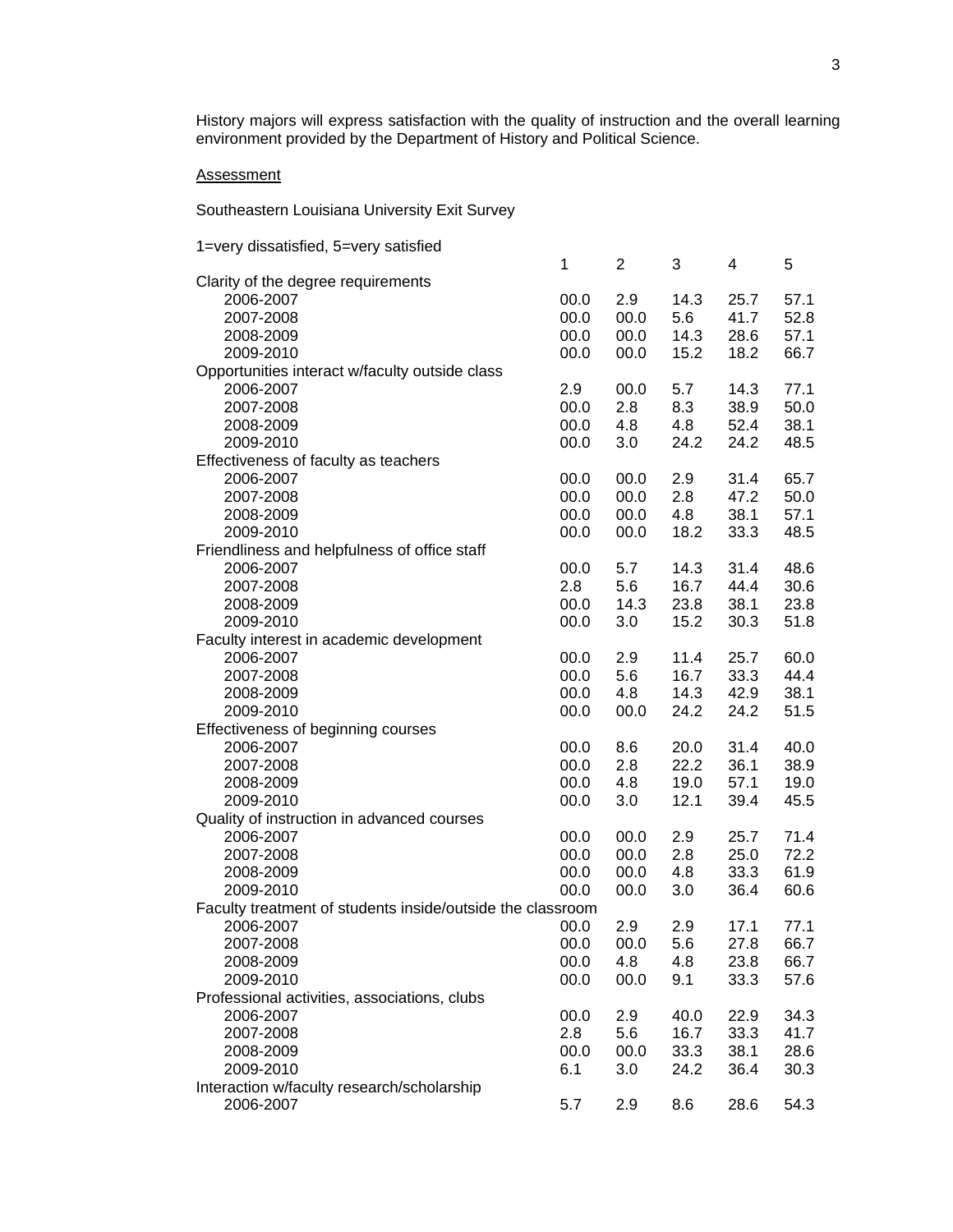| 2007-2008                                     | 5.6  | 2.8  | 22.2 | 30.6 | 38.9 |
|-----------------------------------------------|------|------|------|------|------|
| 2008-2009                                     | 4.8  | 4.8  | 28.6 | 38.1 | 23.8 |
| 2009-2010                                     | 00.0 | 9.1  | 15.2 | 39.4 | 36.4 |
| Availability of required courses              |      |      |      |      |      |
| 2006-2007                                     | 2.9  | 14.3 | 14.3 | 37.1 | 31.4 |
| 2007-2008                                     | 2.8  | 8.3  | 16.7 | 44.4 | 27.8 |
| 2008-2009                                     | 00.0 | 9.5  | 28.6 | 33.3 | 28.6 |
| 2009-2010                                     | 00.0 | 6.1  | 15.2 | 42.4 | 36.4 |
| Availability of elective courses              |      |      |      |      |      |
| 2006-2007                                     | 00.0 | 8.6  | 20.0 | 37.1 | 34.3 |
| 2007-2008                                     | 2.8  | 5.6  | 11.1 | 50.0 | 30.6 |
| 2008-2009                                     | 00.0 | 4.8  | 23.8 | 33.3 | 38.1 |
| 2009-2010                                     | 3.0  | 6.1  | 21.2 | 21.2 | 48.5 |
| Quality of instruction on standards/ethics    |      |      |      |      |      |
| 2006-2007                                     | 00.0 | 00.0 | 11.4 | 22.9 | 65.7 |
| 2007-2008                                     | 00.0 | 00.0 | 2.8  | 41.7 | 55.6 |
| 2008-2009                                     | 00.0 | 00.0 | 4.8  | 52.4 | 42.9 |
| 2009-2010                                     | 00.0 | 00.0 | 9.1  | 30.3 | 60.6 |
|                                               |      |      |      |      |      |
| Opportunities to collaborate w/other students |      | 11.4 |      | 28.6 |      |
| 2006-2007                                     | 2.9  |      | 14.3 |      | 42.9 |
| 2007-2008                                     | 00.0 | 2.8  | 11.1 | 47.2 | 38.9 |
| 2008-2009                                     | 00.0 | 00.0 | 9.5  | 57.1 | 33.3 |
| 2009-2010                                     | 00.0 | 6.1  | 15.2 | 42.4 | 36.4 |
| Library resources related to your major       |      |      |      |      |      |
| 2006-2007                                     | 5.7  | 00.0 | 20.0 | 20.0 | 54.3 |
| 2007-2008                                     | 00.0 | 00.0 | 8.3  | 30.6 | 61.1 |
| 2008-2009                                     | 00.0 | 00.0 | 4.8  | 52.4 | 42.9 |
| 2009-2010                                     | 00.0 | 00.0 | 9.1  | 36.4 | 54.5 |
| Use of appropriate technology in classroom    |      |      |      |      |      |
| 2006-2007                                     | 2.9  | 2.9  | 17.1 | 22.9 | 54.3 |
| 2007-2008                                     | 00.0 | 5.6  | 16.7 | 33.3 | 44.4 |
| 2008-2009                                     | 00.0 | 00.0 | 9.5  | 47.6 | 42.9 |
| 2009-2010                                     | 00.0 | 00.0 | 3.0  | 42.4 | 54.5 |
| Facilities and equipment related to major     |      |      |      |      |      |
| 2006-2007                                     | 00.0 | 00.0 | 22.9 | 28.6 | 48.6 |
| 2007-2008                                     | 00.0 | 8.3  | 16.7 | 36.1 | 38.9 |
| 2008-2009                                     | 00.0 | 00.0 | 19.0 | 42.9 | 38.1 |
| 2009-2010                                     | 00.0 | 00.0 | 15.2 | 27.3 | 57.6 |
| Help from faculty re further education        |      |      |      |      |      |
| 2006-2007                                     | 2.9  | 00.0 | 14.3 | 31.4 | 51.4 |
| 2007-2008                                     | 2.8  | 5.6  | 11.1 | 36.1 | 44.4 |
| 2008-2009                                     | 00.0 | 14.3 | 9.5  | 42.9 | 33.3 |
| 2009-2010                                     | 00.0 | 6.1  | 21.2 | 24.2 | 48.5 |
| Size of classes in major                      |      |      |      |      |      |
| 2006-2007                                     | 00.0 | 2.9  | 8.6  | 22.9 | 65.7 |
| 2007-2008                                     | 00.0 | 2.8  | 5.6  | 27.8 | 63.9 |
| 2008-2009                                     | 00.0 | 00.0 | 9.5  | 42.9 | 47.6 |
| 2009-2010                                     | 00.0 | 00.0 | 3.0  | 27.3 | 69.7 |
| Help from faculty re employment               |      |      |      |      |      |
| 2006-2007                                     | 11.4 | 17.1 | 17.1 | 20.0 | 34.3 |
| 2007-2008                                     | 11.1 | 13.9 | 19.4 | 38.9 | 16.7 |
| 2008-2009                                     | 9.5  | 14.3 | 38.1 | 19.0 | 19.0 |
| 2009-2010                                     | 15.2 | 12.1 | 18.2 | 21.2 | 33.3 |
| Global perspectives of courses                |      |      |      |      |      |
| 2006-2007                                     | 00.0 | 2.9  | 20.0 | 25.7 | 51.4 |
| 2007-2008                                     | 2.8  | 00.0 | 19.4 | 44.4 | 33.3 |
|                                               |      |      |      |      |      |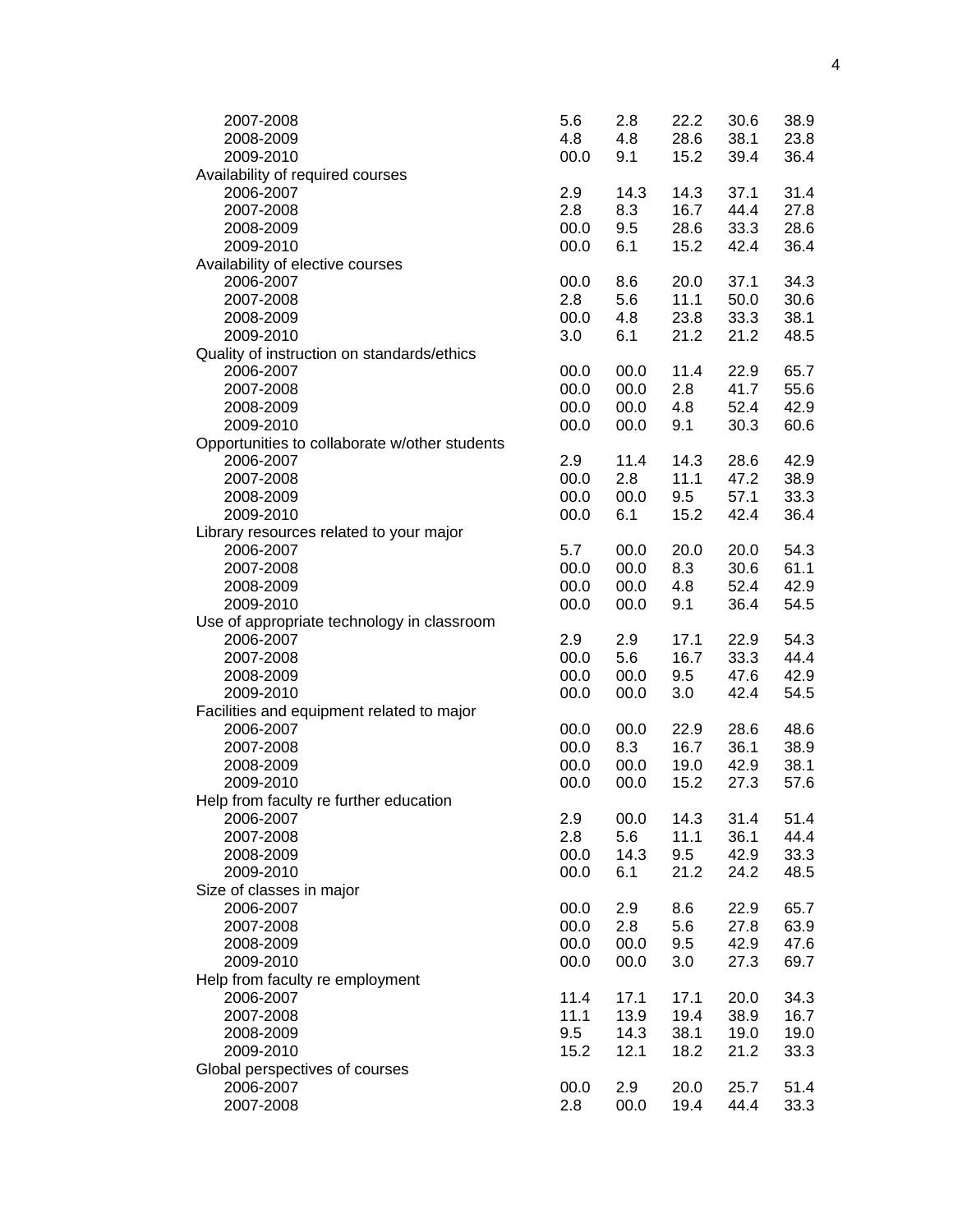| 2008-2009                                                                              | 00.0 | 00.0 | 19.0 | 42.9 | 38.1 |
|----------------------------------------------------------------------------------------|------|------|------|------|------|
| 2009-2010                                                                              | 00.0 | 00.0 | 15.2 | 36.4 | 48.5 |
| Relevancy of courses                                                                   |      |      |      |      |      |
| 2006-2007                                                                              | 2.9  | 00.0 | 14.3 | 34.3 | 48.6 |
| 2007-2008                                                                              | 00.0 | 00.0 | 8.3  | 50.0 | 41.7 |
| 2008-2009                                                                              | 00.0 | 00.0 | 19.0 | 52.4 | 28.6 |
| 2009-2010                                                                              | 3.0  | 00.0 | 12.1 | 30.3 | 54.5 |
| "Real-world" experiences, exposure, examples in/out of classroom                       |      |      |      |      |      |
| 2006-2007                                                                              | 2.9  | 8.6  | 20.0 | 31.4 | 37.1 |
| 2007-2008                                                                              | 00.0 | 2.8  | 25.0 | 36.1 | 36.1 |
| 2008-2009                                                                              | 00.0 | 9.5  | 33.3 | 33.3 | 23.8 |
| 2009-2010                                                                              | 00.0 | 9.1  | 21.2 | 36.4 | 33.3 |
| Overall quality of department                                                          |      |      |      |      |      |
| 2006-2007                                                                              | 00.0 | 00.0 | 2.9  | 34.3 | 62.9 |
| 2007-2008                                                                              | 00.0 | 00.0 | 2.8  | 30.6 | 66.7 |
| 2008-2009                                                                              | 00.0 | 00.0 | 14.3 | 47.6 | 38.1 |
| 2009-2010                                                                              | 00.0 | 00.0 | 12.1 | 33.3 | 54.5 |
| Overall quality of degree program                                                      |      |      |      |      |      |
| 2006-2007                                                                              | 00.0 | 00.0 | 2.9  | 40.0 | 57.1 |
| 2007-2008                                                                              | 00.0 | 00.0 | 2.8  | 38.9 | 58.3 |
| 2008-2009                                                                              | 00.0 | 00.0 | 4.8  | 57.1 | 38.1 |
| 2009-2010                                                                              | 00.0 | 00.0 | 12.1 | 27.3 | 60.6 |
| Usefulness of academic advice from advisor                                             |      |      |      |      |      |
| 2006-2007                                                                              | 11.4 | 5.7  | 14.3 | 25.7 | 42.9 |
| 2007-2008                                                                              | 2.8  | 11.1 | 25.0 | 22.2 | 38.9 |
| 2008-2009                                                                              | 9.5  | 9.5  | 28.6 | 28.6 | 23.8 |
| 2009-2010                                                                              | 00.0 | 00.0 | 30.3 | 21.2 | 48.5 |
| Advisor's knowledge of requirements                                                    |      |      |      |      |      |
| 2006-2007                                                                              | 8.6  | 2.9  | 17.1 | 22.9 | 48.6 |
| 2007-2008                                                                              | 00.0 | 16.7 | 16.7 | 25.0 | 41.7 |
| 2008-2009                                                                              | 9.5  | 4.8  | 33.3 | 33.3 | 19.0 |
| 2009-2010                                                                              | 00.0 | 00.0 | 24.2 | 33.3 | 42.4 |
| Accessibility of advisor                                                               |      |      |      |      |      |
| 2006-2007                                                                              | 8.6  | 2.9  | 22.9 | 17.1 | 48.6 |
| 2007-2008                                                                              | 00.0 | 11.1 | 25.0 | 16.7 | 47.2 |
| 2008-2009                                                                              | 19.0 | 4.8  | 14.3 | 28.6 | 33.3 |
| 2009-2010                                                                              | 3.0  | 6.1  | 24.2 | 18.2 | 48.5 |
| Advisor's concern w/academic goals                                                     |      |      |      |      |      |
| 2006-2007                                                                              | 5.7  | 5.7  | 28.6 | 17.1 | 42.9 |
| 2007-2008                                                                              | 2.8  | 11.1 | 25.0 | 22.2 | 38.9 |
| 2008-2009                                                                              | 19.0 | 9.5  | 23.8 | 23.8 | 23.8 |
| 2009-2010                                                                              | 3.0  | 6.1  | 30.3 | 15.2 | 45.5 |
| How many times did you meet with advisor 10 minutes or more in previous academic year? |      |      |      |      |      |
| 2006-2007                                                                              | 14.3 | 40.0 | 37.1 | 2.9  | 5.7  |
| 2007-2008                                                                              | 11.1 | 25.0 | 50.0 | 2.8  | 11.1 |
| 2008-2009                                                                              | 23.8 | 42.9 | 23.8 | 9.5  | 00.0 |
| 2009-2010                                                                              | 24.2 | 30.3 | 36.4 | 00.0 | 9.1  |
| $(1=$ did not meet; 2=once; 3=2 or 3 times; 4=4 or 5 times; 5=6 or more times)         |      |      |      |      |      |

1=did not participate, 5=very satisfied

|           | Satisfaction with practicum, internships, or other hands-on experience outside of classroom |          |      |           |      |
|-----------|---------------------------------------------------------------------------------------------|----------|------|-----------|------|
| 2006-2007 |                                                                                             | 74.3 2.9 | 2.9  | 14.3 5.7  |      |
| 2007-2008 | 72.2                                                                                        | 00.O     | 2.8  | 13.9 11.1 |      |
| 2008-2009 | 952                                                                                         | 00.0     | 00.0 | - 4.8     | 00.0 |
| 2009-2010 | 63.6                                                                                        | 3.0      | 6.1  | 12.1      | 15.2 |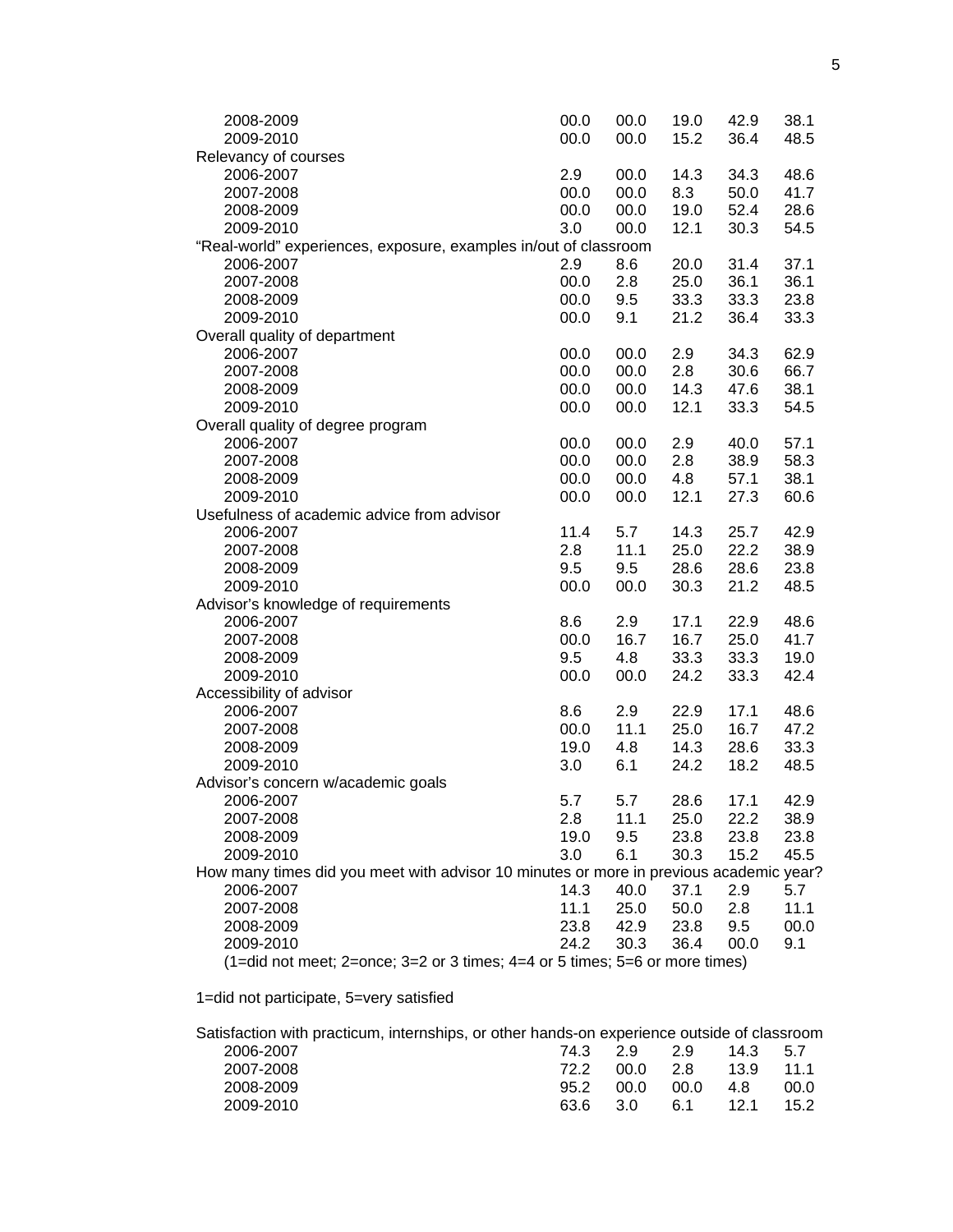| Satisfaction with study abroad and/or student exchange experiences |
|--------------------------------------------------------------------|
|--------------------------------------------------------------------|

| 2006-2007                                         | 85.7   | 00.0 | 2.9  | 2.9  | 8.6  |
|---------------------------------------------------|--------|------|------|------|------|
| 2007-2008                                         | 83.3   | 00.0 | 2.8  | 5.6  | 8.3  |
| 2008-2009                                         | 90.5   | 00.0 | 00.0 | 4.8  | 4.8  |
| 2009-2010                                         | 78.8   | 3.0  | 3.0  | 00.0 | 15.2 |
| Satisfaction with honors program                  |        |      |      |      |      |
| 2006-2007                                         | 88.6   | 2.9  | 00.0 | 8.6  | 00.0 |
| 2007-2008                                         | 88.9   | 00.0 | 00.0 | 8.3  | 2.8  |
| 2008-2009                                         | 81.0   | 00.0 | 4.8  | 14.3 | 00.0 |
| 2009-2010                                         | 81.8   | 00.0 | 3.0  | 12.1 | 3.0  |
| Satisfaction with undergraduate research programs |        |      |      |      |      |
| 2006-2007                                         | 100.0  | 00.0 | 00.0 | 00.0 | 00.0 |
| 2007-2008                                         | 97.2   | 00.0 | 00.0 | 00.0 | 2.8  |
| 2008-2009                                         | 100.00 | 00.0 | 00.0 | 00.0 | 00.0 |
| 2009-2010                                         | 90.9   | 3.0  | 3.0  | 00.0 | 3.0  |
|                                                   |        |      |      |      |      |

## **GOAL 2**

History majors will have the necessary skills to engage in scholarly research and critical analysis of primary and secondary sources.

## A. Expected Outcome

History majors will be able to utilize the library resources (both print and electronic) necessary to conduct research in History.

### **Assessment**

At least 75% of History majors will earn a B or better in Library Science 102.

## Grades Earned in Library Science 102 by Graduating History Majors

|           | Α  | в  |   |          | % B or better |
|-----------|----|----|---|----------|---------------|
| 2006-2007 | 23 |    | 4 |          | 85%           |
| 2007-2008 | 23 | 10 |   |          | 89%           |
| 2008-2009 | 13 | 5  | 2 |          | 85%           |
| 2009-2010 | 21 | 6  | 5 | $\Omega$ | 81%           |
|           |    |    |   |          |               |

## B. Expected Outcome

History majors will have a basic knowledge of social science research methods and statistics, including the use of computers.

#### **Assessment**

At least 75% of History majors will earn a C or better in Political Science 300.

#### Grades Earned in Political Science 300 by Graduating History Majors

|           | Α | в  |    |  | N/A | % C or better |
|-----------|---|----|----|--|-----|---------------|
| 2006-2007 |   | 16 | 9  |  |     | 94%           |
| 2007-2008 | 6 |    | 15 |  |     | 86%           |
| 2008-2009 | 5 | b  | 9  |  |     | 90%           |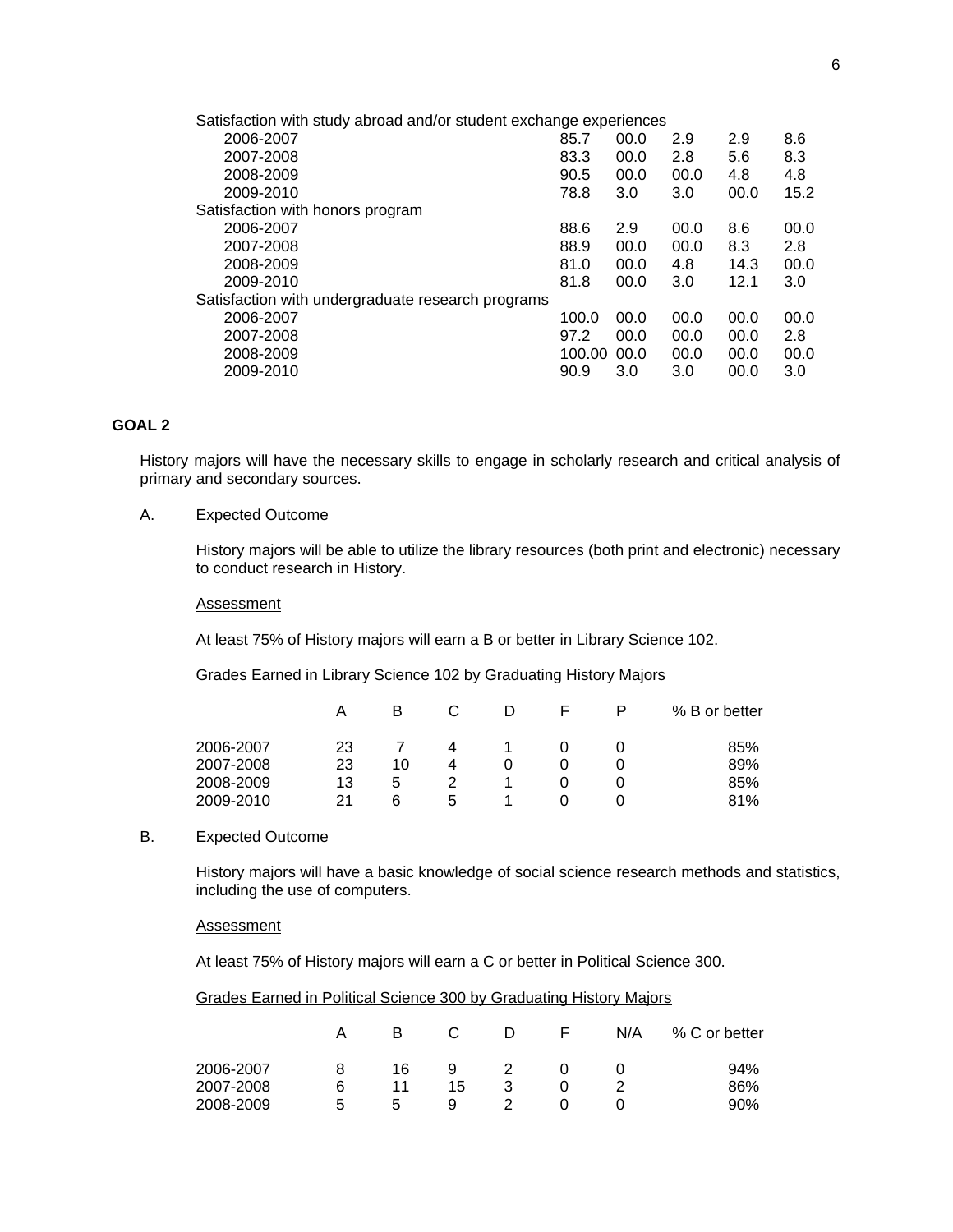| 2009-2010 |  |  |  | 84% |
|-----------|--|--|--|-----|
|           |  |  |  |     |

N/A=demonstrated computer literacy in another course before Political Science 300 was implemented.

#### C. Expected Outcome

History majors will be able to carefully read and critically analyze both primary and secondary sources and to discuss these intelligently both orally and in writing.

#### Assessment

All 100 and 200-level History and Political Science courses require the use of departmentapproved texts (which include examples of primary documents) and readers (which include diverse historiographical perspectives). All 300 and 400-level History, Political Science, and Philosophy courses require advanced texts and additional mandatory readings, on which students must be tested; essay exams; term papers, critical book reviews, and/or document analyses; and book discussions and/or presentations by students. History 497, a required capstone course for all History majors, is an Undergraduate Seminar in Major Problems in American History which is conducted like a graduate-level seminar and requires students to read extensively, write multiple critical papers, make multiple oral presentations, and participate in vigorous seminar discussions. History majors will earn at least a C average in their major courses, and at least 75% of History majors will earn a C or better in History 497, the capstone course.

## Grades Earned in History 497 by Graduating History Majors

|           | A  | в  |   |          | н.         | N/A | % C or better |
|-----------|----|----|---|----------|------------|-----|---------------|
| 2006-2007 | 24 |    | 4 | O        |            |     | 100%          |
| 2007-2008 | 19 | 12 | 4 |          |            |     | 94%           |
| 2008-2009 | 8  | 12 |   |          |            |     | 100%          |
| 2009-2010 | 20 | 12 |   | $\Omega$ | $^{\circ}$ |     | 100%          |

N/A=demonstrated computer literacy in another course before Political Science 300 was implemented.

## D. Expected Outcome

History majors will acquire thorough knowledge and skill in professional writing and documentation according to the guidelines in the *Chicago Manual of Style*.

#### **Assessment**

All written work for 300 and 400-level History, Political Science, and Philosophy courses must meet the minimum standards of good professional writing and—where necessary—utilize proper documentation.

## **GOAL 3**

History majors will possess global awareness and a multicultural perspective

#### A. Expected Outcome

History majors will acquire knowledge of world history, cultures, economies geography, governments, and peoples.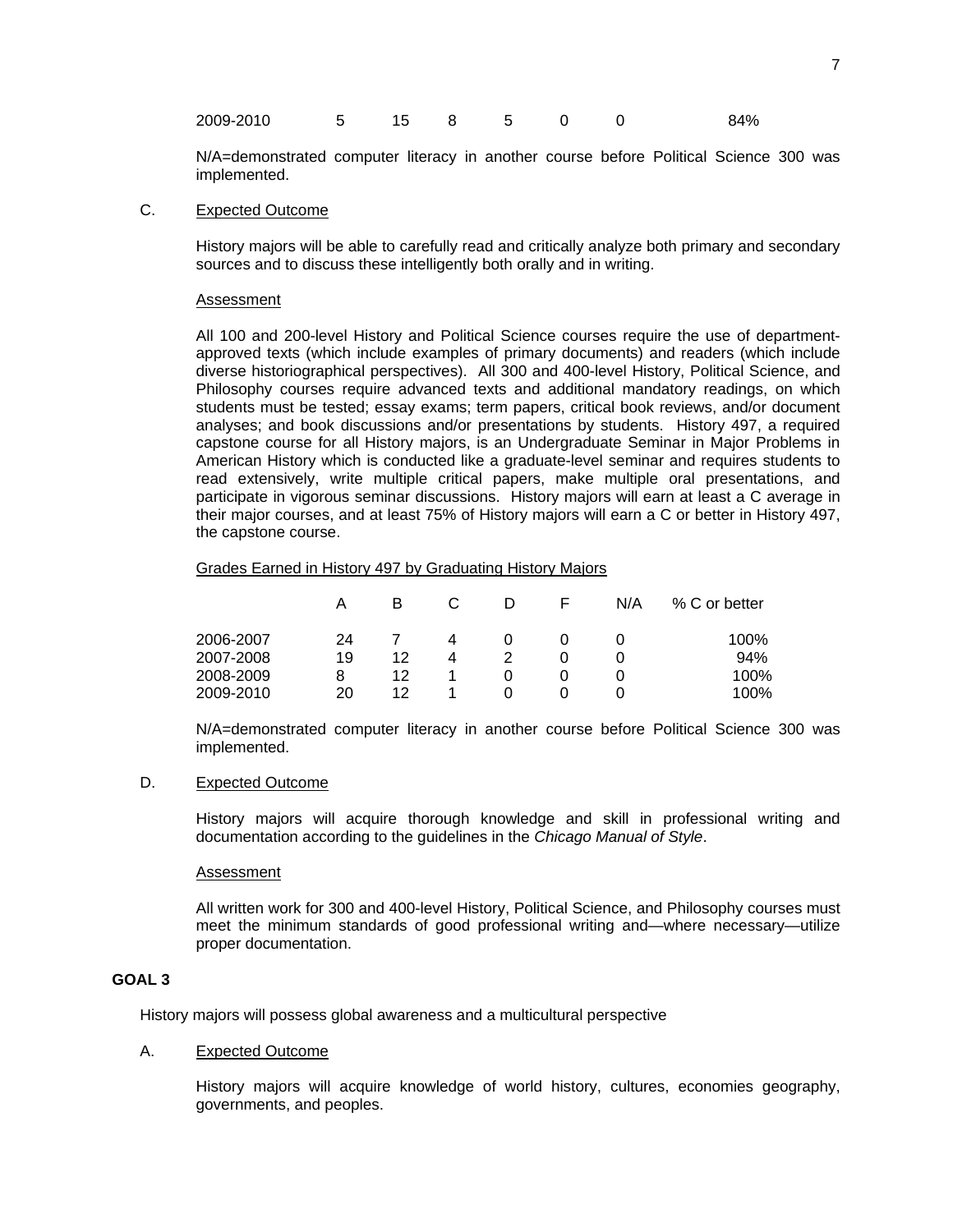#### Assessment

All students completing the B.A. in History program have earned a passing grade in the following courses:

- a. 6 hours Western Civilization
- b. 6-12 hours Asian and/or Latin American History-Upper Level
- c. 6-12 hours British and/or European History—Upper Level
- d. 6 hours Economics
- e. 12 hours English (including British and/or World Literature)
- f. 6 hours Geography
- g. 6 hours Philosophy
- h. 3 hours Political Science—Upper Level (may be International Relations)
- i. 6 hours Sociology

History majors may elect to pursue a minor (18 hours) in International Relations (see above, Goal 1, B, "Minors Earned").

### B. Expected Outcome

History majors will acquire knowledge of a foreign language.

#### Assessment

History majors will complete 12 hours of a single foreign language.

#### Foreign Language Credit Earned

|           | French | German | Italian | Latin | Spanish |
|-----------|--------|--------|---------|-------|---------|
| 2006-2007 | 8      | З      |         | b     | 19      |
| 2007-2008 | 13     | 3      |         |       | 17      |
| 2008-2009 |        | 2      |         |       | 10      |
| 2009-2010 |        |        |         | h     | 21      |

## C. Expected Outcome

History majors will have more opportunity to acquire knowledge of other countries through study abroad.

#### Assessment

History majors will increase their participation in the Study Abroad Program because of increased encouragement from faculty and more thorough dissemination of information about benefits, scholarships, and other inducements. A provisional goal is that by the 2005-2006 academic year, at least 10% of History majors will participate in Study Abroad. The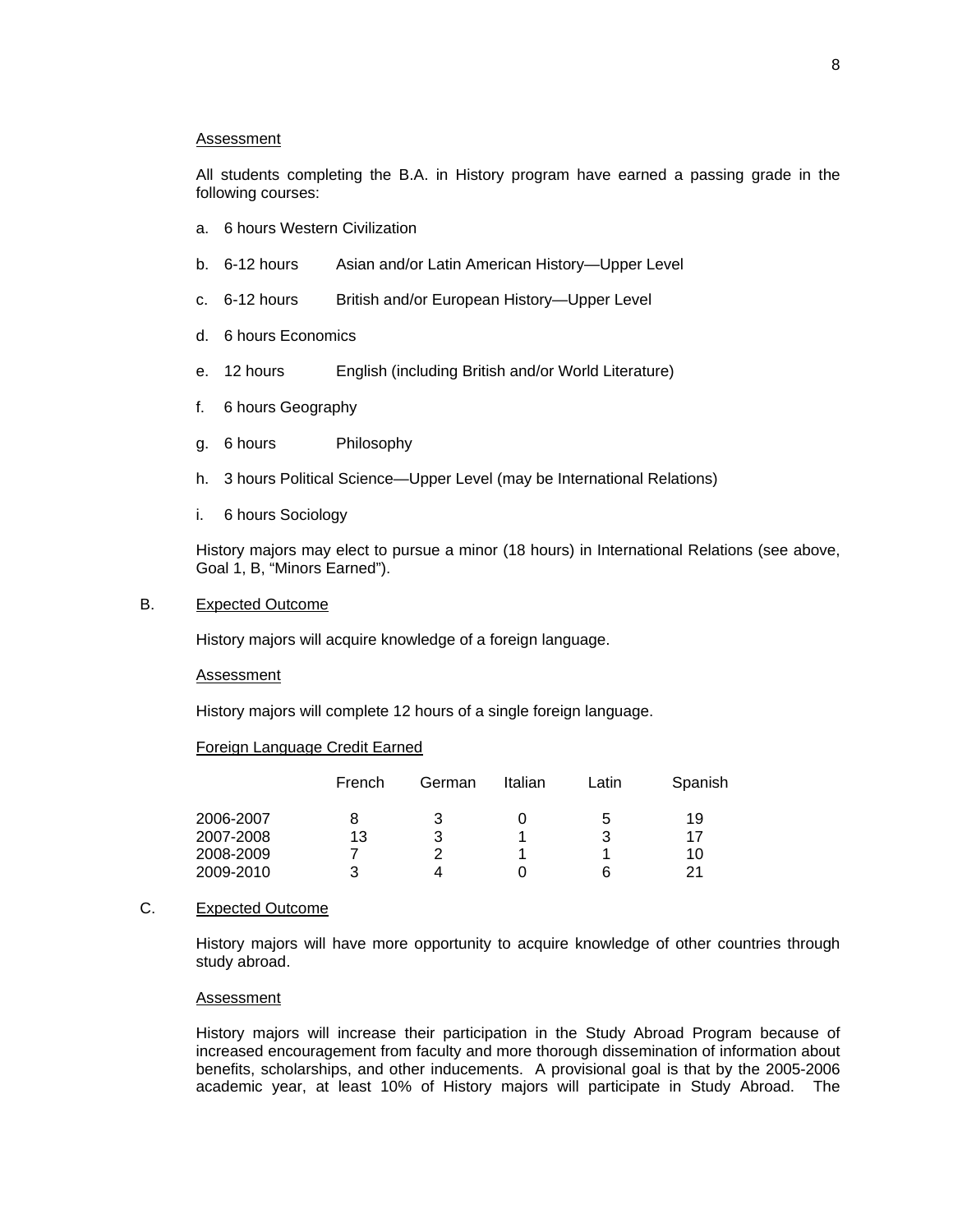continued viability of this goal will be subject to both economic and international conditions that may affect the feasibility of student travel abroad.

2006-2007 2 2007-2008 1 2008-2009 1 2009-2010 2

#### **APPLICATION OF ASSESSMENT INFORMATION**

In 2003 the department hired a new tenure-track Assistant Professor in Public History—Dr. David Benac (Ph.D., University of Missouri)—who has taken the leading role in developing a new Public History Option in the M.A. Program in response to growing demand for such an option and in strengthening the department's relationship with the B.A. in Cultural Resource Management program (a logical recruiting base for the Public History Option).

In 2004 the External Review recommended creation of several standing committees, which resulted in the creation of a History Curriculum Committee, a Political Science Curriculum Committee, a Social Studies Education Curriculum Committee, and a Graduate Curriculum Committee, alongside a number of ad hoc committees created as necessary. The History Curriculum Committee is developing a new survey course on World History and a 300-level Methods course for implementation in 2007-08.

Veteran department faculty members have won a number of awards. Recipients of the Southeastern Louisiana University President's Award for Excellence in Research include Dr. Barbara Forrest, Dr. Bertram Groene (retired), Dr. Samuel Hyde, Dr. Lawrence Hewitt (retired), Dr. Michael Kurtz, and Dr. Andrew Traver. Recipients of the President's Award for Excellence in Teaching include Dr. Barbara Forrest, Dr. Michael Kurtz, Mr. Howard Nichols (retired), and Dr. William Robison. Recipients of the President's Award for Excellence in Service include Professor Charles Dranguet.

Dr. Samuel Hyde currently holds the Leon Ford Chair in History in the Center for Southeast Louisiana Studies. Mr. Howard Nichols (1995-98) and Dr. Barbara Forrest (2001-04) have held the Woman's Hospital Distinguished Teaching Professorship in the Humanities (1995-98). Dr. William Robison (1996- 99) and Dr. Andrew Traver (2003-06) have held the Fay Warren Reimers Distinguished Teaching Professorship in the Humanities (1996-99). Dr. Jeffrey Bell (2002-06) and Dr. Harry Laver (2006-2009) have held the C. Howard Nichols Professorship in History and Government (2002-2006). Dr. Kurt Corbello (2002-06) and Dr. Peter Petrakis (2006-09) have held the Johnny R. Smith Professorship in History and Political Science (2002-2006).

The department continues to upgrade the research collection in the Sims Memorial Library. It also has had considerable input into the library's decision to acquire numerous on-line research tools, including America: History and Life, Historical Abstracts, and JSTOR, to name but a few.

In response to student demand for greater exposure to scholars from both on-campus and off-campus, the department has increased its role in Fanfare, the university's annual celebration (October) of the arts and humanities: after many years of informal participation, the department inaugurated the "Then and Now" Fanfare History and Politics Lecture Series in 2002. It also is the sole sponsor for the Constitution Day Lecture (September), Veterans Day Lecture (November), Black History Month Lecture Series (February), Holocaust Remembrance Day Lecture (April), and the Deep Delta Civil War Symposium (June), is co-sponsor for the Southeast Louisiana Historical Association Lectures (May and December), and Women's History Month (March), and provides sponsorship for numerous individual lectures, and helps generate an audience for the Judge Leon Ford III Lecture in History and the Morrison Lecture on Politics and Government sponsored each year by the Center for Southeast Louisiana Studies.

In 2002 the Board of Regents recognized the Department of History and Political Science as forming part of an Area of Excellence in Creative Arts and Cultural Studies along with the Department of English, the Department of Music and Dramatic Arts, and the Center for Southeast Louisiana Studies.